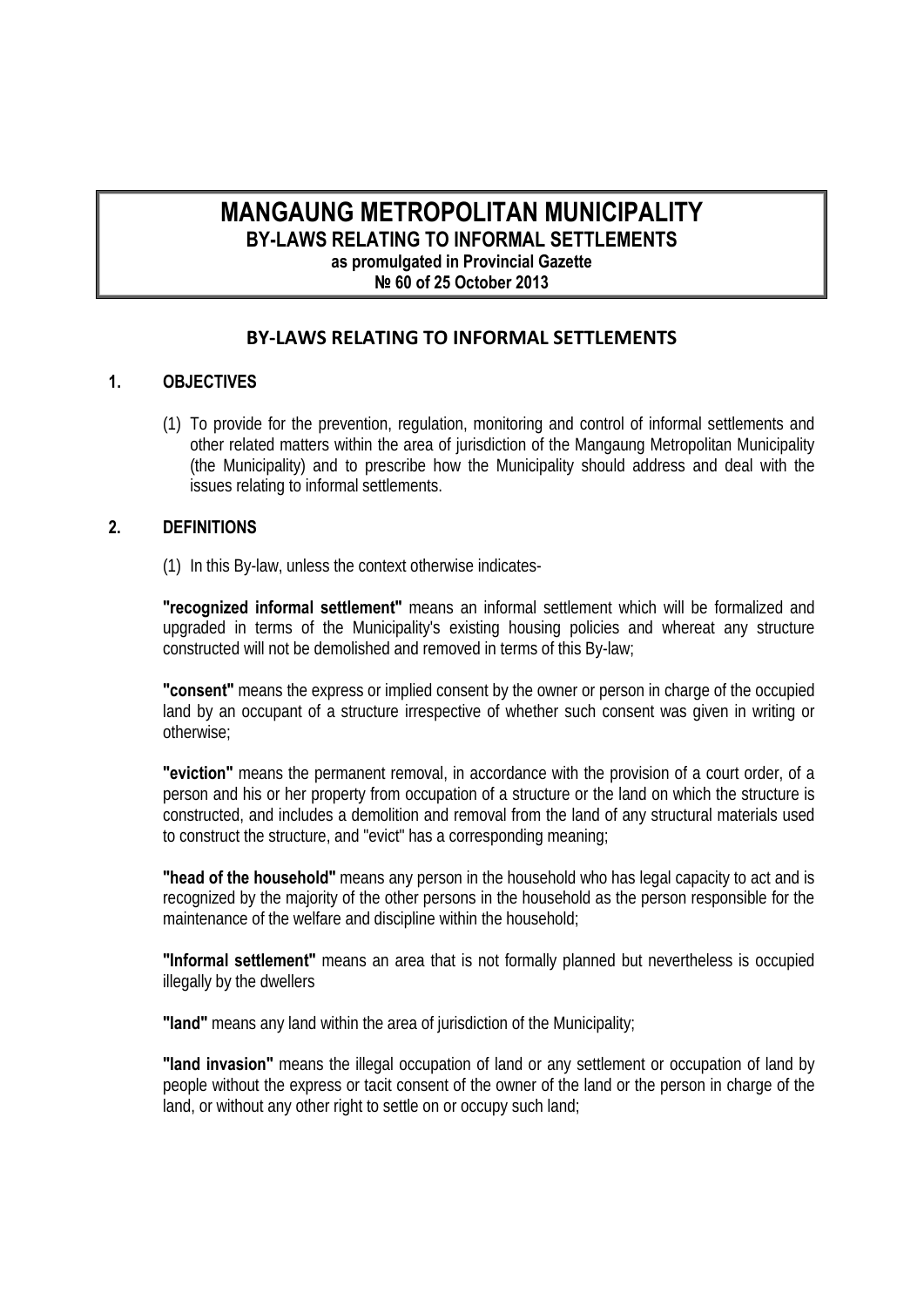**"Land Invasion Reaction Unit"** means a group of officers or workers which may consist of any combination of one or more of the following components -

(a) members of the Municipality's Law Enforcement Unit;

(b) members of the South African Police Services;

(c) members of the staff of the sheriff or messenger of the court with jurisdiction in the area;

(d) members of a private security company contractually engaged by the Municipality to perform certain duties on its behalf; and

(e) employees of the Municipality designated by the Municipal Manager;

**"Manager: Informal Settlements"** means the official referred to in section 3;

**"Municipality"** means the Mangaung Metropolitan Municipality, a municipality established in terms of Section 12 of the Municipal Structures Act, 1998 (Act No. 117 of 1998);

**"owner"** means the registered owner of land;

**"person in charge",** in relation to land, means a person who has the legal authority to give permission to another person to enter or reside on that land;

**"structure"** means any type of building including, but not limited to, shelter, mud house, hut, tent, dwelling, or similar structure constructed on land, with or without the consent of the owner of the land or the person in charge of the land;

**"unlawful occupier"** means a person who occupies land without the express or tacit consent of the owner or person in charge, or without any other legal right to occupy such land;

**"unrecognized informal settlement"** means any settlement which will not be formalized and upgraded in terms of the Municipality's existing housing policies and whereat any structure constructed will be demolished and removed in terms of this By-law.

#### **3. APPOINTMENT OF MANAGER: INFORMAL SETTLEMENTS**

 (1) The Municipality should appoint or may assign one of its officials as a Manager: Informal Settlements, in line with the Municipality's organisational structure, to monitor and manage development in and around informal settlements in accordance with the provisions of this By-law.

#### **4. DUTIES WITHIN INFORMAL SETTLEMENTS SUB-DIRECTORATE**

- (1) The Informal Settlements Sub-directorate must ensure that all developments are in accordance with the spatial development framework and integrated development plan, that the process of township establishment is followed in all cases and must and has the power to-
- i) determine, in consultation with his/her superiors, whether an informal settlement is a recognized or unrecognized informal settlement;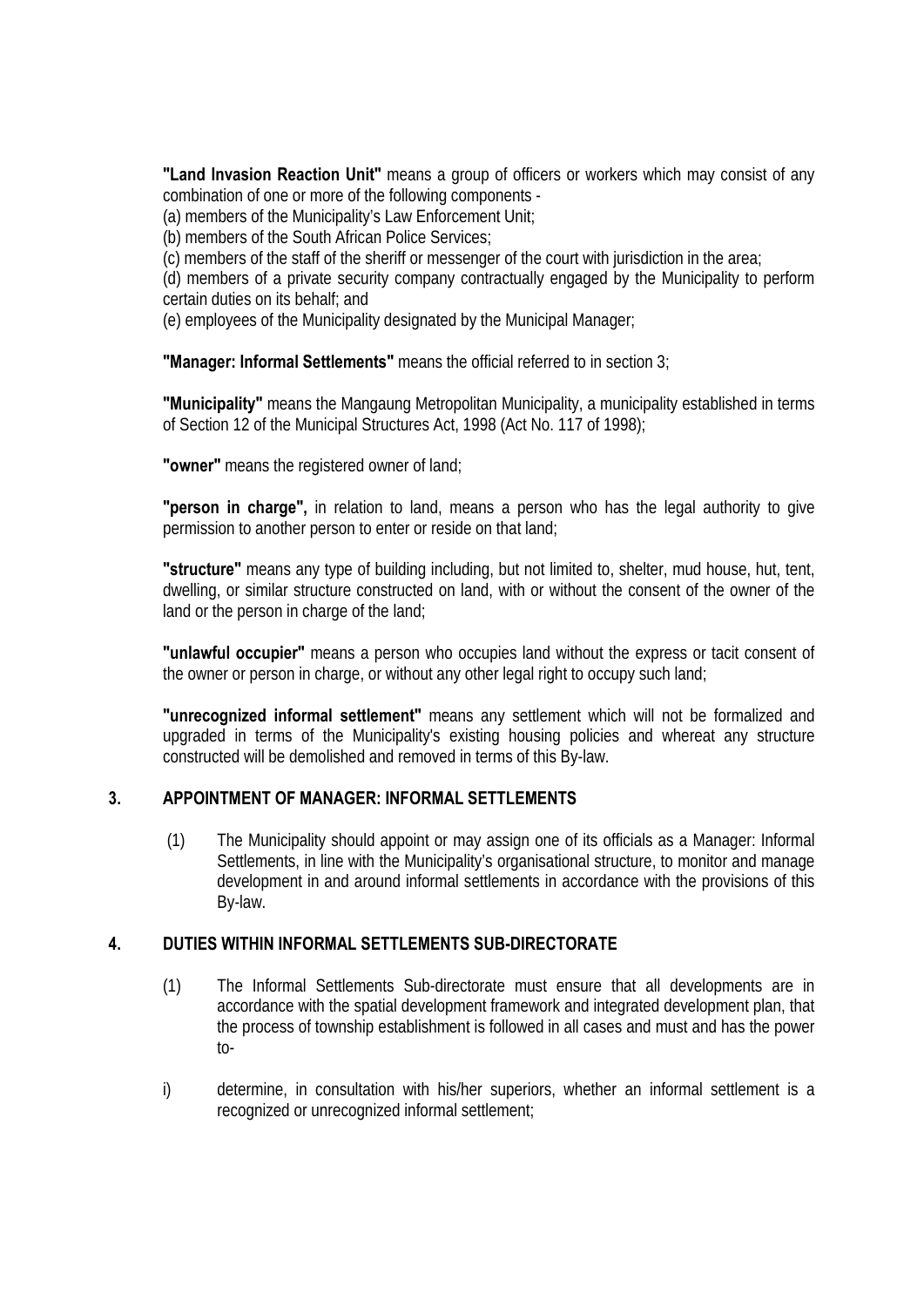- ii) conduct regular surveys to determine the location, origin and extent of and the conditions prevailing in each informal settlement;
- iii) monitor and control all informal settlements and take the necessary steps to prevent land invasion within the area of jurisdiction of the Municipality;
- iv) undertake and promote liaison and communication with local communities with a view to

 obtaining their understanding and cooperation regarding the prevention of land invasion in the area of jurisdiction of the Municipality;

- v) keep a register of all the residents who are entitled to reside in each authorized informal settlement, and in such register the following details must be entered in respect of each shack in each authorized informal settlement -
	- (a) a unique number allocated to the stand or site on which the structure is constructed;
	- (b) the names, and identity number of the head of the household who is entitled to occupy the structure;
	- (c) the names, identity numbers and relationships to the head of the household of each and every other person occupying the structure as a member of the household;
	- (d) the reference number of the file of the Informal Settlements Sub-directorate that contains a copy of the contractual agreement in respect of the structure;
	- (e) the number of the structure's rental account;
	- (f) the number of the structure's municipal services account;
	- (g) the previous address of the household that is entitled to occupy the structure; and
	- (h) the names, addresses and telephone numbers, if any, of at least two family members of the head of the household who do not live at the same address as the household that is entitled to occupy the structure;
- vi) ensure that all the residents living in a recognized informal settlement are registered in the Municipality's Housing Waiting List;
- vii) submit written report on the control and management of any informal settlement, or the conditions prevailing in the informal settlement, if and when required to do so by the Municipality;
- viii) for the purpose of informing residents of informal settlements and all other persons visiting informal settlements, ensure that-
	- (a) the contents of this By-law is communicated to all the residents of every informal settlement; and
	- (b) a copy of this By-law is posted and maintained in every informal settlement in a prominent place at the venue where the Ward Committee contemplated in section 8 usually holds its meetings;
- xi) allocate to each site or stand in an recognized informal settlement an individual number as the temporary address of the site or stand and must ensure that such number is legibly painted or inscribed in a prominent place on the site or stand;
- x) perform any other duty or function which may be necessary to ensure the proper management and control of an informal settlement.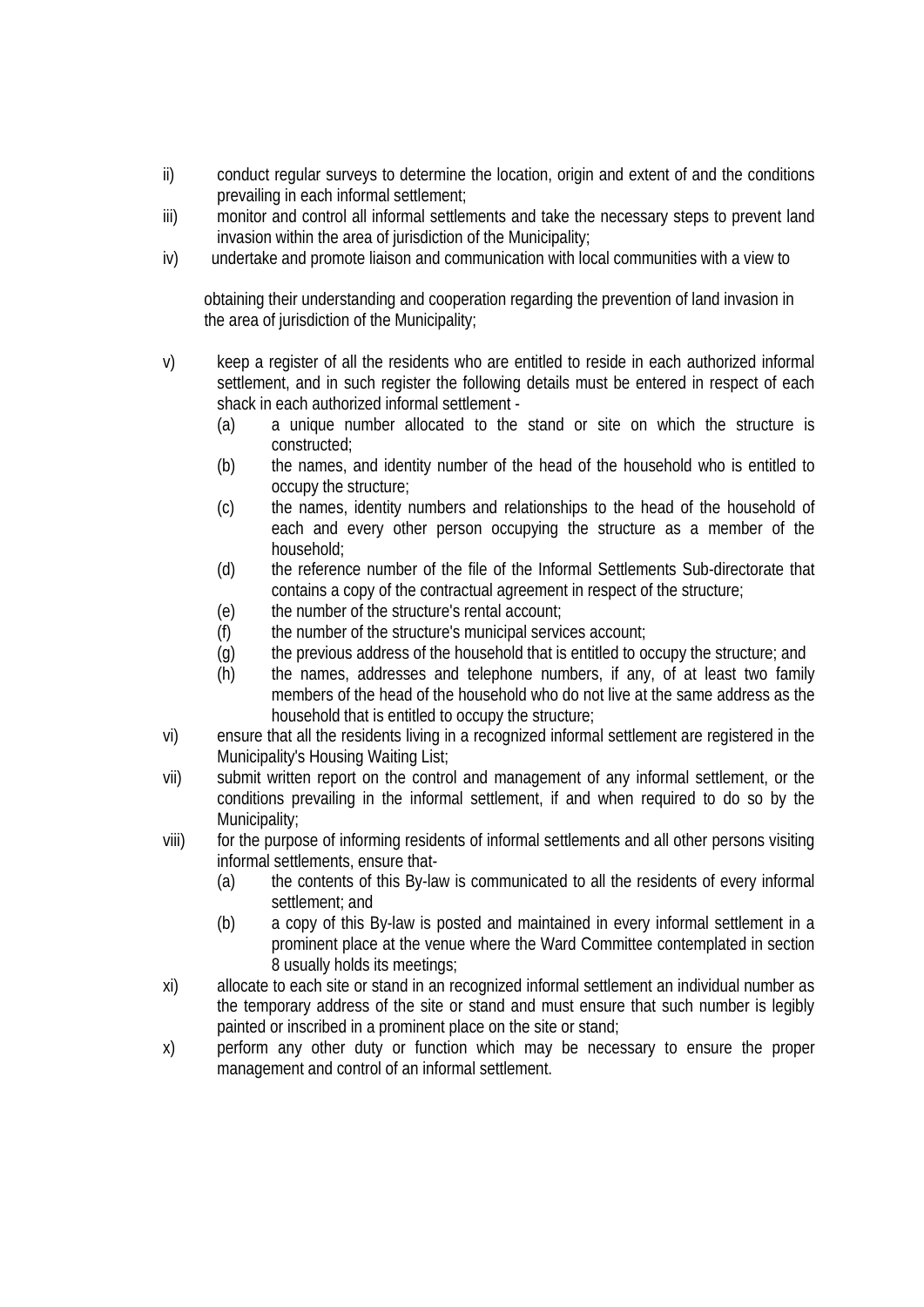## **5. CONSIDERATIONS REGARDING DETERMINATION OF STATUS OF INFORMAL SETTLEMENTS**

- (1) The Informal Settlements Sub-directorate must take into account the following before making any determination whether an informal settlement is recognized or not:
	- (a) existing and applicable municipality's policies;
	- (b) applicable relevant pieces of legislation;
	- (c) municipality's land audit on informal settlements;
	- (c) representations of the owner of the relevant land; and
	- (d) representations of residents of the informal settlements.

## **6. INCIDENTS OF LAND INVASION**

- (1) The Informal Settlements Sub-directorate must, within a period of 24 hours after he or she becomes aware of an incident of land invasion or the existence of a newly established informal settlement, irrespective of whether such informal settlement was established as a consequence of an incident of land invasion or not -
	- (a) commence with the process regarding the determination of the status of the informal settlement as a recognized or an unrecognized informal settlement; and
	- (b) inform the residents of the informal settlement of the status of the informal settlement in accordance with section 7 or section 9, whichever is applicable in the circumstances.
- (2) In the event of the status of an informal settlement contemplated in subsection (1) being determined as an recognized informal settlement, the Informal Settlements Sub-directorate must deal with the matter in accordance with the provisions of section 7.
- (3) In the event of the status of an unrecognized informal settlement being determined, the Informal Settlements Sub-directorate must deal with the matter in accordance with the provisions of section 9.

## **7. PROCEDURES RELATING TO THE MANAGEMENT AND MONITORING OF RECOGNISED INFORMAL SETTLEMENTS**

- (1) As soon as a determination of the status of an recognized informal settlement has been made, the Informal Settlements Sub-directorate must, together with the Ward Committee or the Ward Councillor, visit the informal settlement and notify the residents of the status of the recognized informal settlement by means of holding community meetings in the area
- (2) The Informal Settlements Sub-directorate must implement measures to manage and monitor the occupancy of residents in the settlement area in order to prevent the construction of unauthorised structures in the recognized informal settlement and the taking up of residence by unrecognized residents in the informal settlement.
- (3) Any unauthorised occupancy in the recognized informal settlement contemplated in subsection (2) must be dealt with in accordance with the provisions of section 9.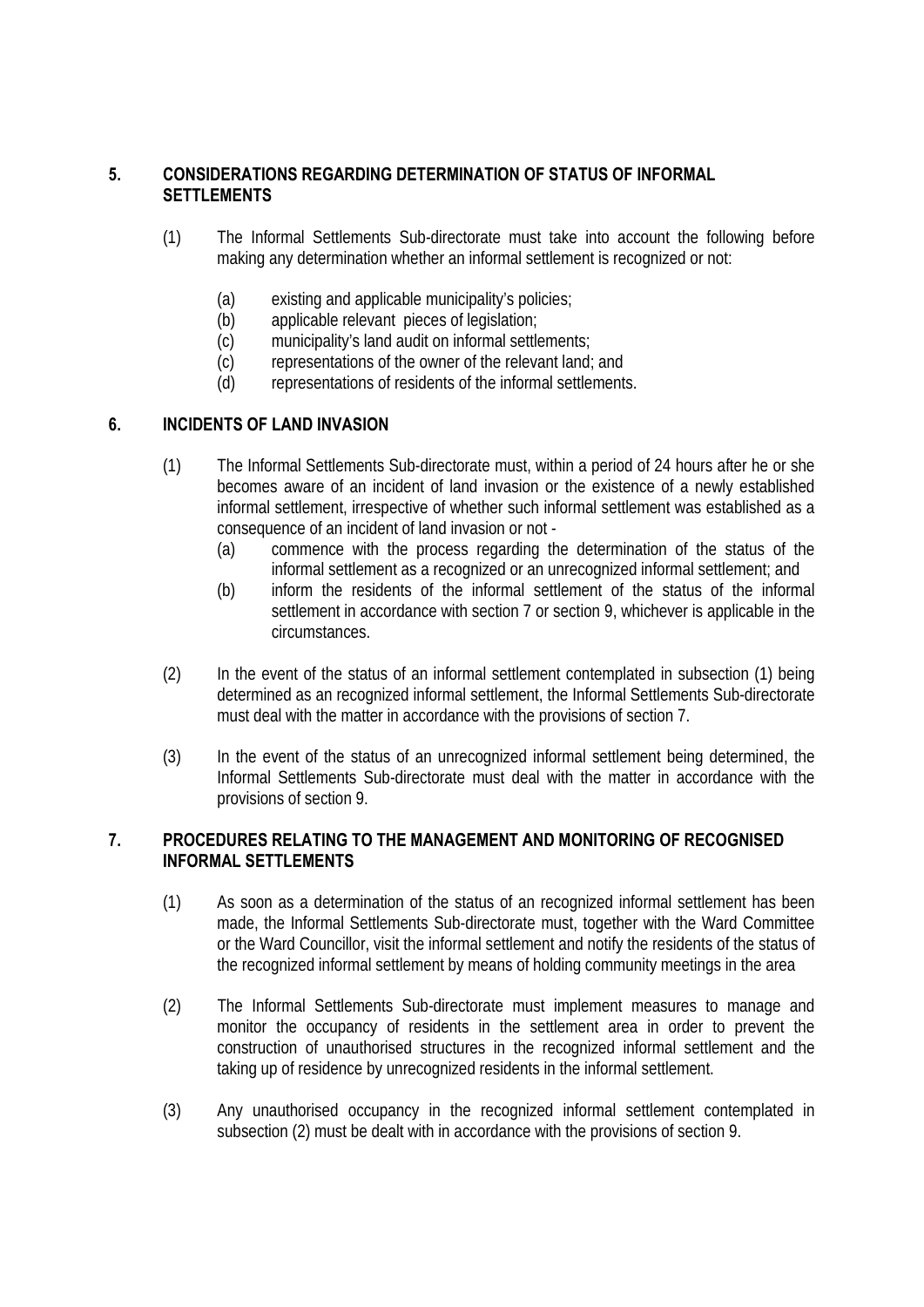- (4) In respect of a recognised informal settlement contemplated in subsection (1), the Informal Settlements Sub-directorate must, as and when required, inform the Finance Department of the Municipality of such settlement and make information contemplated in section 4(v) available to that Department.
- (5) The Finance Department of the Municipality must
	- (a) institute, operate and maintain an appropriate account for services rendered by the Municipality to each registered shack in the authorised informal settlement and for any charges levied for the right of occupation of a particular site or stand in the authorised informal settlement, subject to relevant legislation; and
	- (b) ensure that such an account is supplied to the head of the household of each registered shack in the authorised informal settlement, subject to relevant legislation.

## **8. WARD COMMITTEE'S ROLE**

- (1) A Ward Committee, of which a Ward Councillor is a chairperson, and the Informal Settlements Sub-directorate, should meet on a quarterly basis, and at such meetings the Informal Settlements Sub-directorate should provide progress reports on all matters relating to the recognised informal settlement and communicate matters of general concern to the Ward Committee.
- (2) Special public meetings of residents may be convened from time to time by the Ward Committee to communicate with and inform the residents of matters relating to the informal settlement
- (4) Notwithstanding the provisions of sub-sections (1), (2) and above, the Ward Councillor may, in terms of this sub-section, call a community meeting of residents to inform them of matters concerning the informal settlement.

## **9. PROCEDURES RELATING TO THE TERMINATION OF UNRECOGNISED INFORMAL SETTLEMENTS**

- (1) As soon as a determination of the status of an informal settlement has been made, the Informal Settlements Sub-directorate must together with the Ward Committee or the Ward Councillor visit the informal settlement and notify the residents of the status of the informal settlement by means of holding community meetings in the area.
- (2) If the informal settlement is on land that does not belong to the Municipality, a copy of the notice contemplated in subsection (1) must also be delivered to such owner.
- (3) If the residents notified in terms of subsection (1) cooperate and vacate their structure and remove their structural materials and other personal property from the site or stand in the unrecognized informal settlement, the Informal Settlements Sub-directorate must take such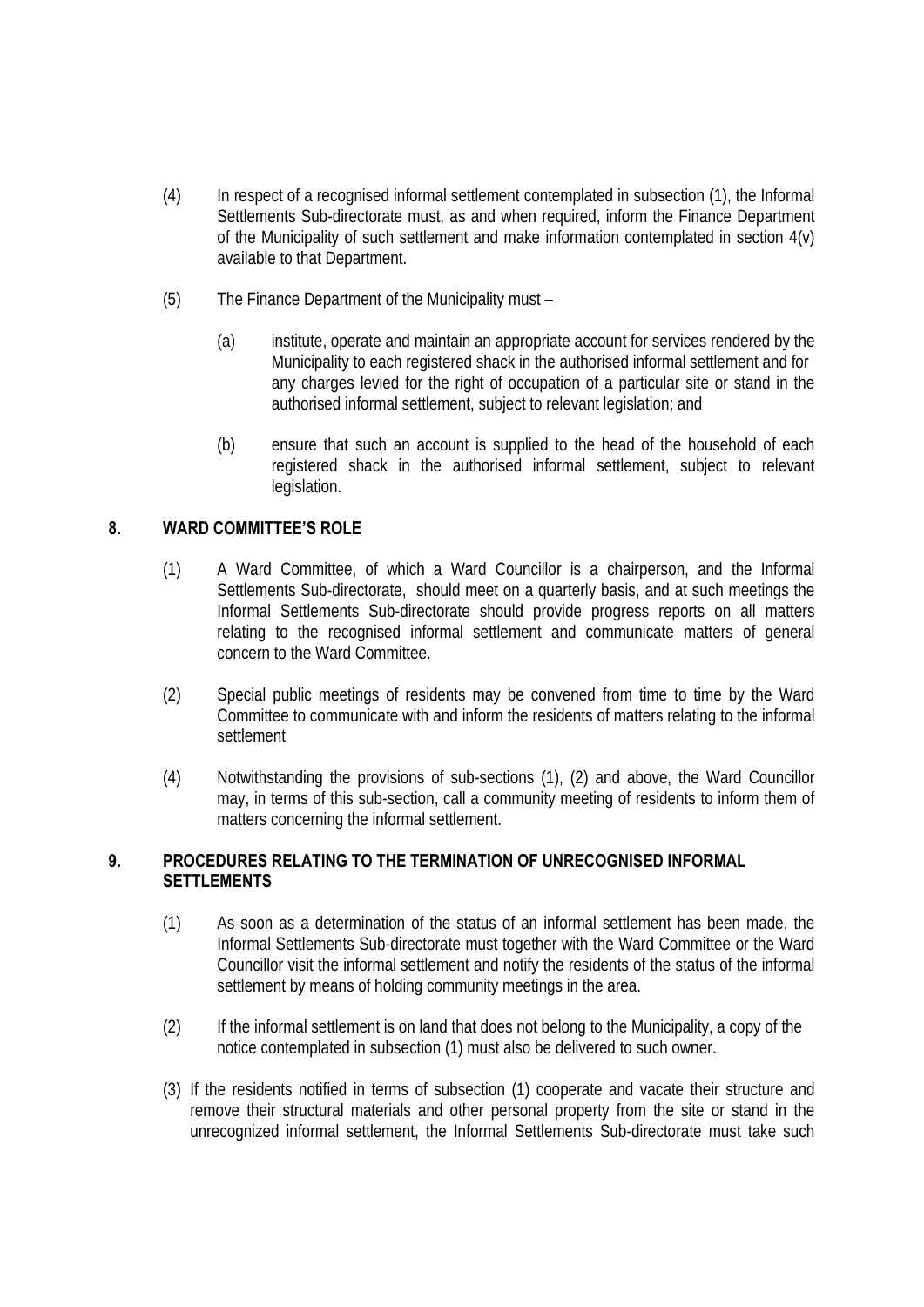steps as he or she may deem appropriate to prevent a recurrence of any incident of land invasion or illegal land occupation on that site, stand or unauthorised informal settlement and must regularly monitor the situation to ensure the non-recurrence of such land invasion or illegal land occupation.

- (5) If the residents notified in terms of subsection (1) fail to cooperate and vacate their structures and remove their structural materials and other personal property from the site or stand in the informal settlement, the Informal Settlements Sub-directorate must immediately institute the necessary legal procedures to obtain an eviction order contemplated in subsection (6).
- (6) Within a period of 24 hours after the expiry of the period stipulated in the written notice contemplated in subsection (1), the Informal Settlements Sub-directorate must commence the process to obtain an eviction order contemplated in the Prevention of Illegal Eviction from and Unlawful Occupation of Land Act, 1998 (Act No. 19 of 1998), against any person or persons jointly or severally, occupying or residing in a structure or on a site or stand in the informal settlement.
- (7) The Informal Settlements Sub-directorate must, within a period of 24 hours after obtaining the eviction order referred to in subsection (6), deploy the Land Invasion Reaction Unit to execute the eviction order and to terminate the unrecognised informal settlement.

# **10. LIABILITY**

(1) Neither the Municipality nor any of its officials acting within the reasonable scope of their authority are liable for any loss of or damage to property or injury to any resident or occupier of a structure in an unrecognised informal settlement or any other person for any reason whatsoever.

#### **11. OFFENCES**

- (1) Any person who incites, assists and/or abets persons to occupy land unlawfully shall be guilty of an offence.
- (2) Any person who directly or indirectly receives or solicits payment of any money or other consideration as a fee or charge for arranging or organising or permitting a person to occupy land without the consent of the owner or person in charge of that land shall be quilty of an offence.
- (3) Any person who wilfully or in a grossly negligent manner hinders or obstructs Informal Settlements Sub-directorate Officials, Ward Councillor, Ward Committee, Land Invasion Reaction Unit or any other official of the Municipality in the execution of their duties in terms of this by-law shall be guilty of an offence.